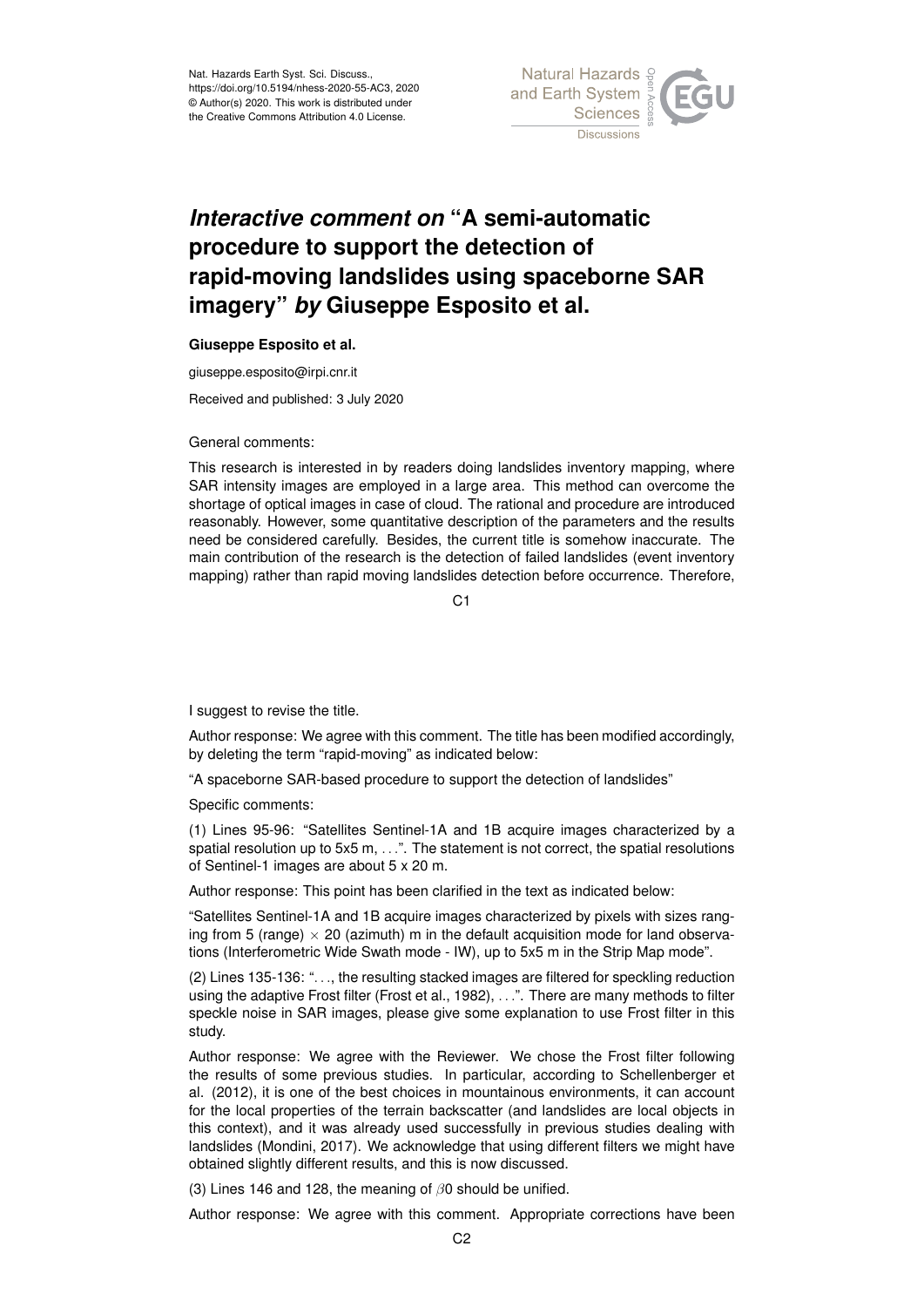done accordingly throughout the text.

(4) Due to the side-looking imaging geometry of SAR satellites, geometric distortions including layover, shadow and foreshortening are inevitable in mountainous regions, which will cause some blind areas and seriously decrease the capability of landslide detection. In this study, how did the authors deal with geometric distortions during the calculation of SAR amplitude changes?

Author response: Pixels in layover and shadows were obtained using the "SAR simulation Terrain Correction" tool available in SNAP, exploiting the SRTM 1Sec DEM, and then masked before running the statistical analysis. Foreshortening was partially mitigated by means of the reprojection procedure. We verified that the amount of the study area affected by such distortions is less than 1%.

(5) Line 583: "Flowchart of the automatic steps of the processing chain described in the text." The authors used the terminology "semi-automatic" in title, however, in here used "automatic". Please unify them. And the manual interaction section should be highlighted.

Author response: Considering this comment, we probably have improperly termed the proposed procedure as "semi-automatic". In fact, the operations described in the flowchart run in an automatic way but they need a one-time calibration phase to define both values of the parameters required for the segmentation and some statistics. Therefore, we preferred to delete "semi-automatic" from the title and within the revised version of the manuscript. Moreover, it is worth noting that information on how we automatized the described procedure is provided in the paragraph 2.5, that we have renamed as follows: "Automatic implementation of the processing chain".

(6) Figure 2: Please add the coverage of Sentinel-1 SAR images.

Author response: We accept this comment. A new version of Figure 2, including the spatial coverage of the used Sentinel-1 SAR images, has been prepared and shown in

C3

the attached pdf file.

(7) Figure 4: (1) Please add a color bar in Figure 4(b) and (c).

Author response: We added a color bar only in the Figure 4(b), since it was missing in the early version. Further comments aimed to clarify the contents reported in the Figure 4(c), as well as the source of optical images used in the Figures 4(a) and 4(d) are added into the caption. Please, see the attached pdf file.

(8) Line 290, what do you mean the multiply 196 m2 .5 (980 m2)?, Combined with the results shown in figure 6, what's the uncertainty and accuracy of the landslides detection? Moreover, what's the minimum area (size) can be detected with SAR intensity change method with high precision?

Author response: 980 m2 derives from the product of a single pixel area, roughly equal to 196 m2 (14x14 m2 considering that 14 m is the Log-Ratio pixel size calculated after the multi-looking process), times 5 that is the minimum number of pixels included within a segment. We decided to use 5 pixels after a general evaluation of the preliminary landslide-related images published on news websites and social networks, and considering that the detection of smaller segments in the test area was not significant at the scale of our analysis. Therefore, 980 m2 is a minimum area that we retained as potentially affected by a landslide. Moreover, our procedure is not aimed at landslide mapping but at a preliminary detection and rough localization of landslides, considering as minimum area affected by landslides the one selected according to the decided pixel threshold only.

(9) Figure 6: The obtained results look not good compared with the previous studies (Tessari et al., 2017; Konishi and Suga, 2018) of SAR amplitude images used for landslide detection. Such a result used directly in the detection of landslides will cause serious mis-interpretation. On the other hand, the authors should compare the landslide detection results with the ground truth to evaluate the accuracy and reliability of the method presented in this study, rather than just superimpose the SAR amplitude